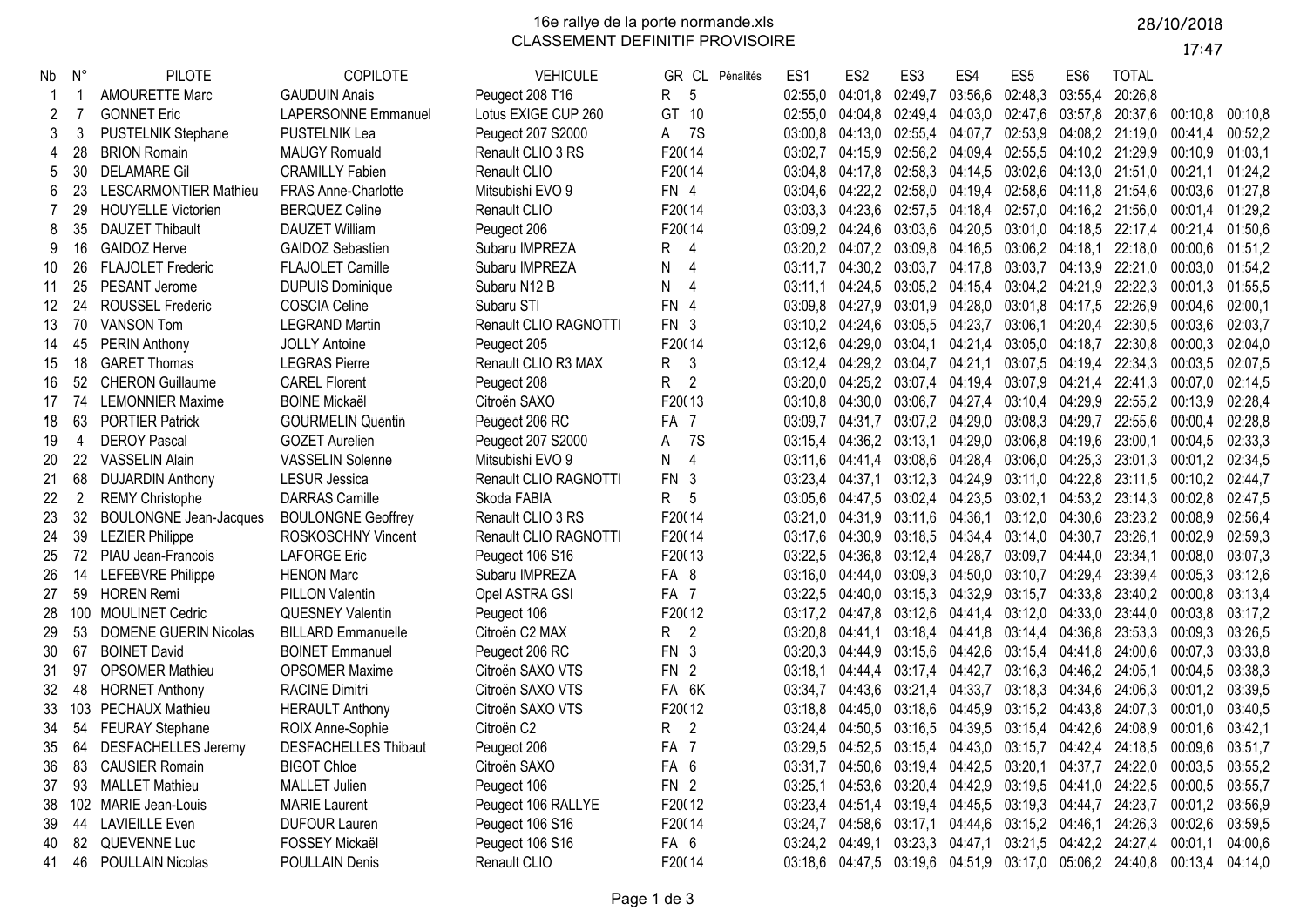16e rallye de la porte normande.xls CLASSEMENT DEFINITIF PROVISOIRE

## 28/10/2018

17:47

| 42    | 36  | <b>DELGERY Vincent</b>     | ANDRE Cgarlène            | Seat IBIZA KIT CAR        | F20014               | 03:38.7 | 05:06,8 03:21,1                                         |                              | 04:47.6                                         | 03:18,5 04:42,7 24:55,4         |                         |         | 00:14.6 04:28.6 |         |
|-------|-----|----------------------------|---------------------------|---------------------------|----------------------|---------|---------------------------------------------------------|------------------------------|-------------------------------------------------|---------------------------------|-------------------------|---------|-----------------|---------|
| 43    | 96  | <b>DIZAMBOURG Benjamin</b> | <b>PLADEAU Brice</b>      | Citroën SAXO              | FN <sub>2</sub>      | 03:29.1 | 05:00,9 03:26,2 04:52,0 03:23,7 04:52,7 25:04,6         |                              |                                                 |                                 |                         |         | 00:09,2 04:37,8 |         |
| 44    | 69  | PIERQUIN Olivier           | <b>DAVERAT Pauline</b>    | Renault CLIO RS           | FN 3                 | 03:36,7 | 05:03,9 03:27,8 04:51,3 03:24,4 04:47,0 25:11,1         |                              |                                                 |                                 |                         |         | 00:06,5         | 04:44,3 |
| 45    | 20  | <b>GUIARDEL Olivier</b>    | <b>GUIARDEL Thibaut</b>   | Renault CLIO              | R<br>3               |         | 03:46,9 05:12,4 03:36,0 04:52,3 03:15,8 04:41,8 25:25,2 |                              |                                                 |                                 |                         |         | 00:14,1         | 04:58,4 |
| 46    | 15  | PLINGUIER Christophe       | <b>CALLE Laurent</b>      | Subaru IMPREZA GT         | FA 8                 | 03:33.9 | 05:06,0 03:26,9                                         |                              | 04:55.6                                         | 03:28,2 04:57,7                 |                         | 25:28.3 | 00:03.1         | 05:01,5 |
| 47    | 73  | DANDRIEUX Michael          | DANDRIEUX Virginie        | Citroën SAXO VTS          | F20013               | 03:38,1 | 05:04,6 03:29,6 04:52,5                                 |                              |                                                 | 03:29,4 04:54,7 25:28,9         |                         |         | 00:00,6         | 05:02,1 |
| 48    | 106 | <b>LALEMAN William</b>     | <b>LALEMAN Thierry</b>    | Citroën AX GTI            | FN 1                 | 03:32,3 | 05:03,4 03:25,8 05:00,7                                 |                              |                                                 | 03:28,1 05:05,3                 |                         | 25:35,6 | 00:06,7         | 05:08,8 |
| 49    | 19  | <b>RIEUX Patrick</b>       | VITORINO David            | Renault CLIO 3 RS         | R<br>$\mathbf{3}$    | 03:40,0 | 05:01,4 03:36,1                                         |                              | 04:54,1                                         |                                 | 03:30,5 04:55,6 25:37,7 |         | 00:02.1         | 05:10.9 |
| 50    | 71  | <b>WUILLAUME Mickael</b>   | <b>DUBUS Pascal</b>       | Renault CLIO RS           | FN 3                 | 03:30,7 | 05:05,4 03:28,7                                         |                              |                                                 | 05:02,2 03:28,0 05:05,4 25:40,4 |                         |         | 00:02,7         | 05:13,6 |
| 51    | 95  | <b>RIMBERT Ludovic</b>     | RIMBERT Jerome            | Peugeot 106               | FN <sub>2</sub>      | 03:37,7 | 05:06,3 03:30,8 04:59,8                                 |                              |                                                 | 03:30,5 04:59,9 25:45,0         |                         |         | 00:04,6         | 05:18,2 |
| 52    | 108 | MAHIEU Wilfried            | <b>MAHIEU Florian</b>     | Citroën 106 RALLYE        | FN 1                 | 03:32,2 | 05:03,1 03:32,2 05:02,9                                 |                              |                                                 | 03:32,9 05:01,7                 |                         | 25:45,0 | 00:00,0         | 05:18.2 |
| 53    | 65  | <b>HOTTELART Vincent</b>   | <b>HOTTELART Louis</b>    | Renault CLIO RS RAGNOTTI  | <b>FN33</b>          | 03:32,9 | 05:07,7 03:29,2 04:56,2 03:24,2 05:18,3 25:48,5         |                              |                                                 |                                 |                         |         | 00:03,5         | 05:21,7 |
| 54    | 57  | JANNAUD Bruno              | <b>JANNAUD Florian</b>    | Peugeot 306 S16           | FA 7                 | 03:31,1 | 05:05,4 03:29,9 05:10,3                                 |                              |                                                 | 03:31,2 05:04,8 25:52,7         |                         |         | 00:04,2         | 05:25,9 |
| 55    | 90  | <b>DENIS Benoit</b>        | <b>DELANNEY Sebastien</b> | Citroën AX GTI            | FA <sub>5</sub>      |         | 03:40,2 05:07,1 03:34,7                                 |                              |                                                 | 04:56,7 03:31,8 05:11,5 26:02,0 |                         |         | 00:09,3         | 05:35,2 |
| 56    | 37  | <b>CLAVET Thomas</b>       | <b>GERYL Yohann</b>       | Volkswagen GOLF 2 GTI 16S | F20014               | 03:44,6 | 05:18,0 03:36,1                                         |                              | 05:05,3                                         | 03:35,8 05:08,3 26:28,1         |                         |         | 00:26,1         | 06:01,3 |
| 57    | 81  | <b>LETULLE Denis</b>       | <b>LETULLE Fannie</b>     | Peugeot 206 XS            | FA <sub>6</sub>      | 03:42,3 | 05:13,2 03:34,7                                         |                              | 05:14,8                                         | 03:37,2 05:10,5 26:32,7         |                         |         | 00:04,6         | 06:05,9 |
| 58    |     | 105 FALLOT Arthur          | <b>BARBOTTE Arnaud</b>    | Peugeot 206 XS            | N<br>2S              | 03:43,5 | 05:25,1 03:37,7                                         |                              | 05:10,5 03:35,4 05:04,3 26:36,5                 |                                 |                         |         | 00:03,8         | 06:09,7 |
| 59    | 55  | <b>LECUYER Guillaume</b>   | <b>AVEZ Erwan</b>         | Citroën C <sub>2</sub>    | R.<br>$\overline{2}$ | 03:42,1 |                                                         |                              | 05:24,1 03:35,2 05:16,6 03:31,6 05:13,6 26:43,2 |                                 |                         |         | 00:06,7         | 06:16,4 |
| 60    |     | 109 LEKEU David            | POMART Rudy               | Citroën AX GTI            | FN <sub>1</sub>      | 03:47,0 | 05:19,0 03:44,7                                         |                              | 05:18,6                                         | 03:47,8 05:16,5 27:13,6         |                         |         | 00:30,4         | 06:46,8 |
| 61    | 12  | <b>PINTE Christophe</b>    | <b>FONTAINE Vincent</b>   | Subaru IMPREZA WRX        | FA 8                 | 03:45,4 | 06:00,2 03:41,3                                         |                              | 05:12,4                                         | 03:36,5 05:10,7                 |                         | 27:26,5 | 00:12,9         | 06:59,7 |
| 62    | 80  | REBERGUE Jordan            | LAMBERT-BERTELOUT Patrick | Peugeot 106               | F20013               | 04:06,4 | 05:50,0 03:38,1                                         |                              | 05:12,1                                         | 03:36,4 05:06,5 27:29,5         |                         |         | 00:03,0         | 07:02,7 |
| 63    | 99  | <b>VALLET Fabrice</b>      | <b>AGASSE Tony</b>        | Peugeot 106 S16           | FN <sub>2</sub>      | 03:52,4 | 05:43,2 03:44,4 05:32,3 03:43,9 05:32,2 28:08,4         |                              |                                                 |                                 |                         |         | 00:38,9         | 07:41,6 |
| 64    | 91  | <b>BARABE Mickael</b>      | <b>AVENEL Mickael</b>     | Peugeot 106 RALLYE        | FA 5                 | 03:58,8 | 05:35,3 03:49,7                                         |                              | 05:27,9                                         | 03:50,5 05:28,4                 |                         | 28:10,6 | 00:02,2         | 07:43,8 |
| 65    |     | 104 VARNIERE Sylvain       | <b>BROOD Guy</b>          | Peugeot 106               | F20012               | 03:56.9 | 05:33,5 03:50,0 05:36,6                                 |                              |                                                 | 03:54,3 05:36,5 28:27,8         |                         |         | 00:17,2         | 08:01.0 |
| 66    | 101 | <b>FURMANIAK Laurence</b>  | PERRAULT Marc             | Peugeot 106 XSI           | F20012               | 03:55,1 | 05:47,6 03:49,9 05:33,7                                 |                              |                                                 | 03:53,7 05:32,2 28:32,2         |                         |         | 00:04,4         | 08:05,4 |
| 67    | 92  | <b>ARTIQUE Guy</b>         | <b>LALLAIN Oceane</b>     | Citroën DS3 VTI           | R 1                  |         | 04:04,5 05:42,4 03:56,5 05:32,0 03:54,9 05:30,9 28:41,2 |                              |                                                 |                                 |                         |         | 00:09,0         | 08:14,4 |
| 68    | 79  | <b>MICHEL Pascal</b>       | MICHEL Sandrine           | Peugeot 205 GTI           | F20013               | 04:03,0 | 06:00,9 03:55,9 05:32,8 03:54,2 05:33,8 29:00,6         |                              |                                                 |                                 |                         |         | 00:19,4         | 08:33,8 |
| 69    | 110 | <b>PLINGUIER Aline</b>     | JARZAGUET Sophie          | Peugeot 106 XSI           | FN 1                 | 04:00,1 | 05:56,5 03:51,7 05:42,5 03:52,4 05:51,5 29:14,7         |                              |                                                 |                                 |                         |         | 00:14,1         | 08:47,9 |
| 70    | 77  | FLAHAUT Jean-Luc           | <b>PROISY Emmanuel</b>    | Peugeot 106 XSI           | F20013               | 04:13,3 | 05:54,0 04:05,1                                         |                              | 06:00,6                                         | 04:00,4 05:51,5 30:04,9         |                         |         | 00:50,2         | 09:38,1 |
| 71 76 |     | <b>DUMANGE Thomas</b>      | <b>DELENCLOS Wilfried</b> | Peugeot 106 RALLYE        | F20013               |         | 04:12,6 06:21,1 04:18,8 06:18,3 04:15,4 06:05,9 31:32,1 |                              |                                                 |                                 |                         |         | 01:27,2 11:05,3 |         |
|       | 62  | <b>DAVENET Christophe</b>  | DELEAU Julien             | Peugeot 206 RC            | FA <sub>7</sub>      | 03:50,9 | 05:17,2 03:44,8 05:13,7 03:35,2 Méca                    |                              |                                                 |                                 |                         |         |                 |         |
|       | 42  | <b>BARBIER Bruno</b>       | <b>JUZWENKO Jerome</b>    | Peugeot 205               | F20014               |         | 03:43,3 05:21,4 03:36,9 05:19,5 Méca                    |                              |                                                 |                                 |                         |         |                 |         |
|       | 86  | <b>MONCOMBLE Thibaut</b>   | GAWEL Jordan              | Citroën SAXO VTS          | FA 6                 | 03:20,9 | 04:36,6 03:15,7 04:32,9 Méca                            |                              |                                                 |                                 |                         |         |                 |         |
|       | 89  | <b>OSSENT David</b>        | <b>SORIN Guillaume</b>    | Peugeot 106 XSI           | FA <sub>5</sub>      | 03:37,4 | 05:10,2 03:32,9 05:06,3 Méca                            |                              |                                                 |                                 |                         |         |                 |         |
|       | 107 | <b>SALOMEZ Antoine</b>     | POQUET Stephane           | Citroën AX GTI            | FN 1                 |         | 03:41,0 05:13,3 03:38,8 05:19,4 Méca                    |                              |                                                 |                                 |                         |         |                 |         |
|       | 9   | <b>MAES Alain</b>          | <b>MAES Sylvie</b>        | Skoda OCTAVIA KIT CAR     | 7K<br>A              | 04:03,9 | 05:27,1 03:37,1 Méca                                    |                              |                                                 |                                 |                         |         |                 |         |
|       | 10  | RAMBURE Alexandre          | <b>VAILLANT Nicolas</b>   | Peugeot 306               | 7K<br>A              | 03:11,3 | 04:25,3 12:15,4 Méca                                    |                              |                                                 |                                 |                         |         |                 |         |
|       | 34  | <b>TAVELET Laurent</b>     | <b>HORCHOLLE Jeremy</b>   | Peugeot 306               | F20014               | 03:17,7 | 04:53,0 03:14,4 Méca                                    |                              |                                                 |                                 |                         |         |                 |         |
|       | 38  | <b>SCHWAB Stan</b>         | ZUK DIT PYLYP Valentine   | Peugeot 206 CC            | F20014               |         |                                                         | 03:18,3 04:47,1 03:12,5 Méca |                                                 |                                 |                         |         |                 |         |
|       | 66  | <b>COIGNARD Kevin</b>      | <b>RUSSI Quentin</b>      | Renault CLIO RAGNOTTI     | <b>FN33</b>          | 03:16,1 | 04:34,7  03:08,9  Méca                                  |                              |                                                 |                                 |                         |         |                 |         |
|       | 88  | <b>FABULET Romain</b>      | <b>MASSON Olivier</b>     | Peugeot 205 RALLYE        | FA <sub>5</sub>      | 03:26,9 | 04:55,9 03:25,2 Méca                                    |                              |                                                 |                                 |                         |         |                 |         |
|       |     |                            |                           |                           |                      |         |                                                         |                              |                                                 |                                 |                         |         |                 |         |